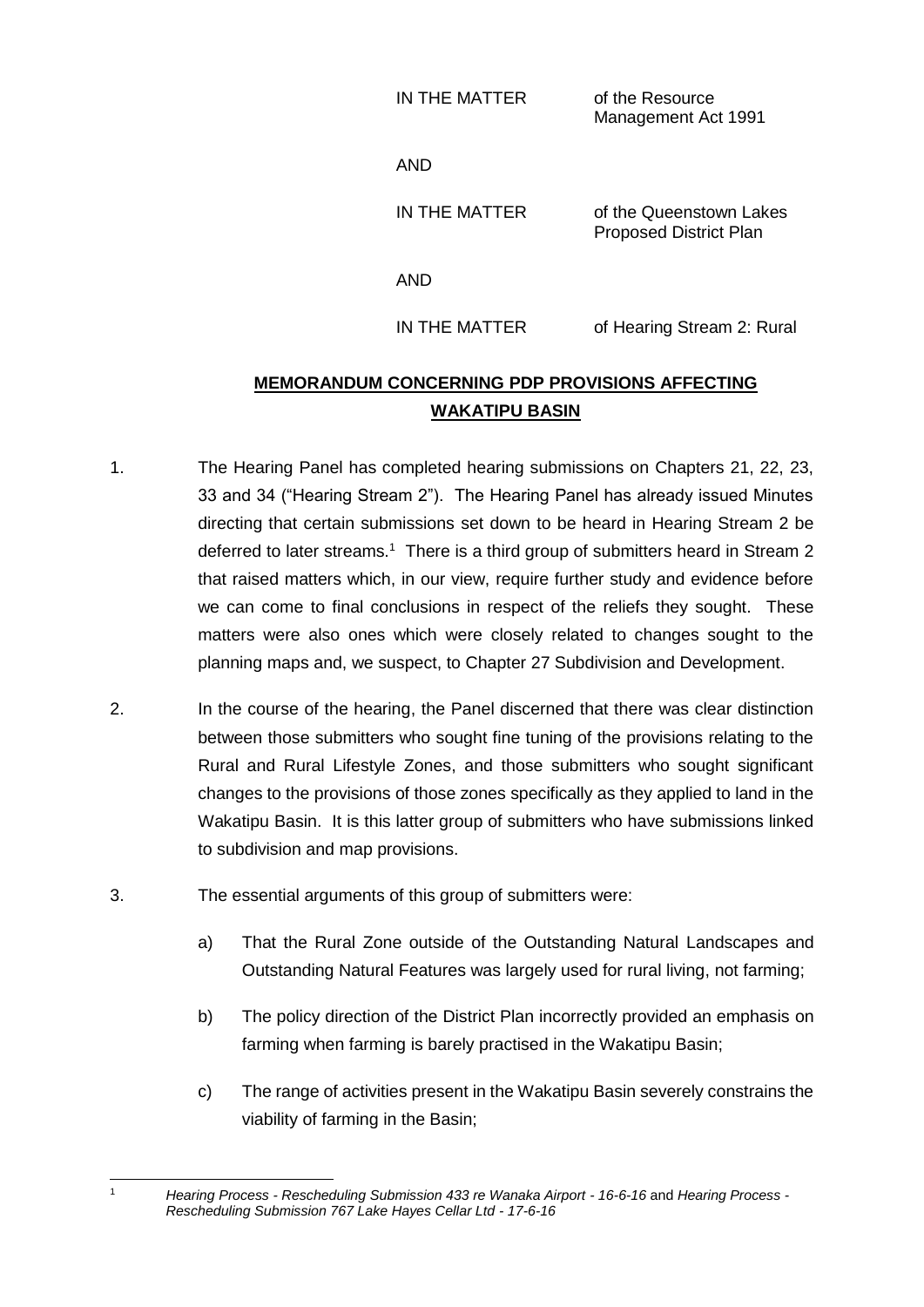- d) More provision needs to be made for tourism activities, including small-scale visitor accommodation;
- e) There remains the potential for carefully located development (ruralresidential and other) within the Rural Zone;
- f) The appropriate density for the Rural Lifestyle Zone is an average of 1 residential building platform per 1 hectare;
- g) In both the Rural and Rural Lifestyle Zones provision should be made for more than 1 dwelling per residential building platform.
- 4. It was equally clear to the Panel that the submitters were applying these arguments largely to the floor of the Wakatipu Basin, rather than the surrounding mountains, or the Crown Terrace. We are also aware that much of the land on the floor of the Wakatipu Basin is subject to submissions seeking altered zonings. Indeed, many of the submitters referred to above included in their submissions and evidence discussion of the zoning amendments sought.
- 5. In the PDP the Council zoned much of this area Rural, Rural Lifestyle and Rural Residential, along with two Resort zones (Millbrook and Waterfall Park) and the urban areas of Arrowtown and Lake Hayes Estate. We note also a small area of Low Density Residential Zone along the eastern shore of Lake Hayes. There are, additionally, other areas not part of Stage 1 of the PDP, but will form part of Stage 2.
- 6. The zoning pattern appears in part to be based on the Dr Read's June 2014 report.<sup>2</sup> In a Minute dated 19 April 2016 the Panel requested that the map in Appendix 2 of Dr Read's report be overlaid with the Council's GIS records of consented and developed building platforms ("RBP"). This was received in a Memorandum from the Council on 29 April 2016.
- 7. Notwithstanding that questions were raised concerning the veracity of the records of consented but undeveloped RBPs<sup>3</sup>, it is apparent to us from those maps that a considerable residual potential to erect residential units on RBPs exists in the Wakatipu Basin at present. In part the PDP zoning pattern reflects this, and additionally, to a limited extent, provides for further development. However, where the zoning pattern does not reflect the consented RBPs, there is a strong likelihood that the existence of those consented RBPs will influence the existing environment

 $\overline{2}$ <sup>2</sup> *Wakatipu Basin Residential Subdivision and Development: Landscape Character Assessment*, June 2014

<sup>&</sup>lt;sup>3</sup> Mr Goldsmith, in particular, identified that, in certain instances, consents for RBPs had been overtaken by subsequent subdivision consents with replacement or additional RBPs, but the originals still remained on the GIS system.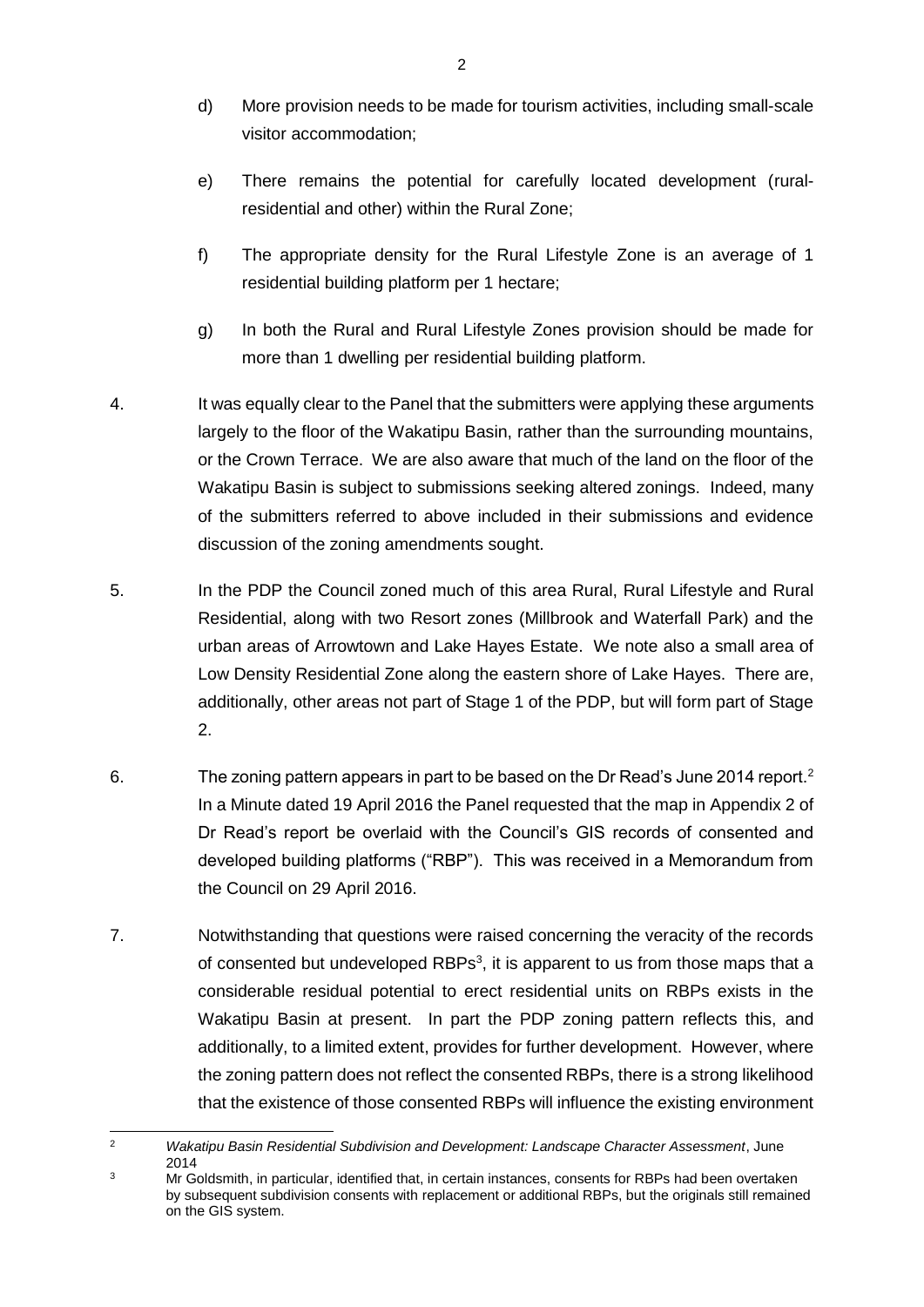such as to enable yet further development to obtain consent. We are also aware of a number of Special Housing Areas approved by the Council on the Wakatipu Basin floor. The implementation of these will have a similar influence on the consenting process by altering the existing environment.

- 8. In the course of the hearing, based on the evidence from the Council and submitters, we came to the preliminary conclusion that continuation of the fully discretionary development regime of the Rural General Zone of the ODP, as proposed by the PDP, was unlikely to achieve the Strategic Direction of the PDP in the Wakatipu Basin over the life of the PDP. We are concerned that, without careful assessment, further development within the Wakatipu Basin has the potential to cumulatively and irreversibly damage the character and amenity values which attracts residents and other activities to the area.
- 9. In addition, we consider there is some merit in the proposition that the rural character and amenity values of the Wakatipu Basin do not derive predominantly from farming and agricultural activities.
- 10. Having reached these preliminary conclusions, we note that the evidence presented to us to date is not adequate for us to address the various issues. While Dr Read's June 2014 report represents a good start at considering the issues, we consider it to be no more than that. Landscape evidence on behalf of the submitters either focussed on criticising Dr Read's work or was so general as to be unhelpful. Several planners provided the opinion that a 1-hectare average density of RBPs was preferable to the 2-hectare average with 1-hectare minimum proposed for the Rural Lifestyle Zone. However, those opinions were not founded on any data or analysis of the actual or potential effects on the environment within the Wakatipu Basin of such a rule change. Nor had any of these planners considered the effects of such a change on the Rural Lifestyle Zone elsewhere in the District.
- 11. Given that the hearings on map change requests will be heard by a differently constituted hearing panel, additional evidence provided at those hearings will not assist us, the Hearing Stream 2 Panel, in making recommendations to the Council.
- 12. The Hearing Panel has reached the preliminary view that what is required is a detailed study of the Wakatipu Basin floor so as to:
	- a) Identify the environmental characteristics and amenity values of the area that should be maintained and enhanced, noting that these will vary across the Wakatipu Basin floor;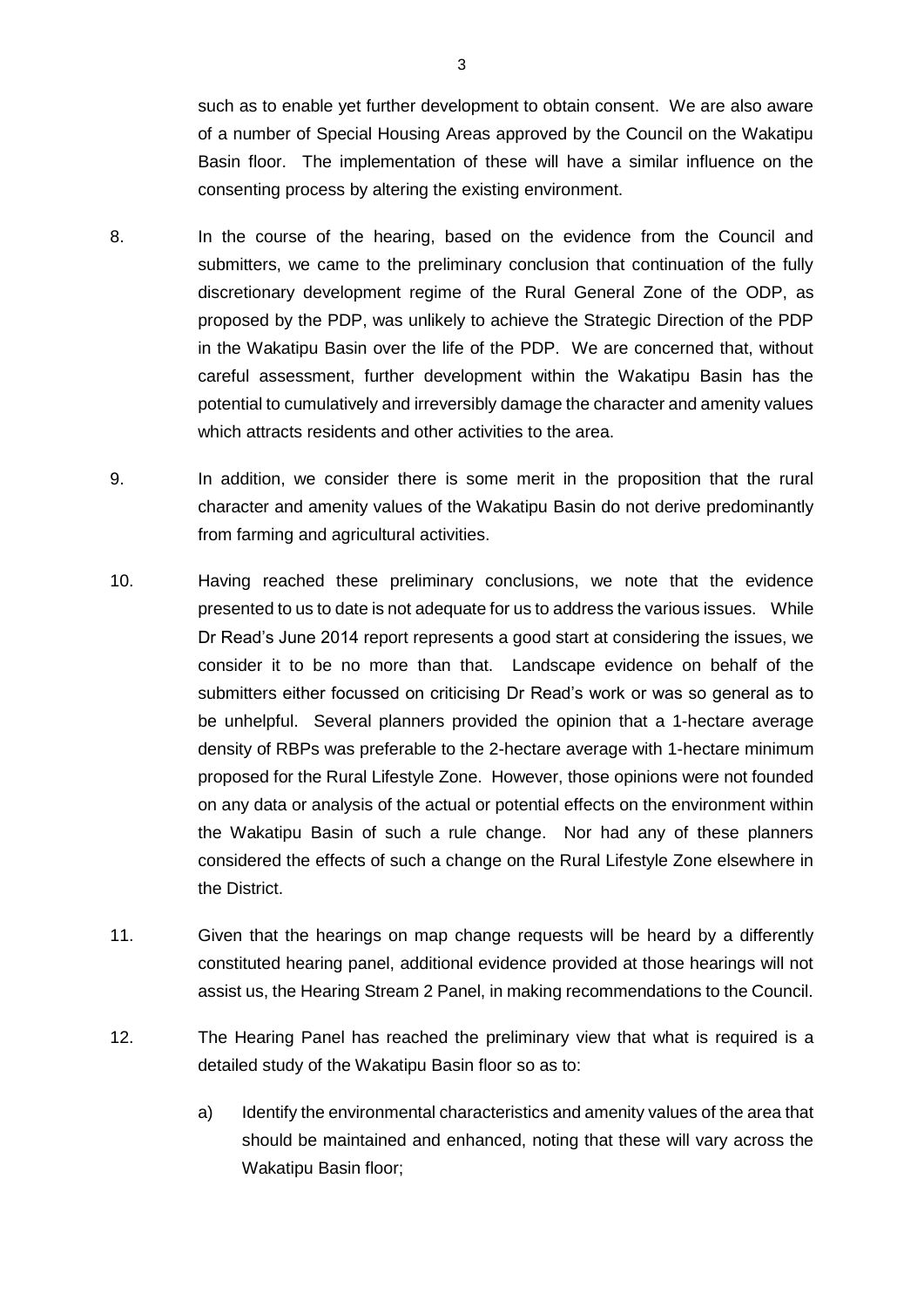- b) Identify those areas able to absorb development without adversely affecting the values derived in (a) and without adversely affecting the values associated with the surrounding Outstanding Natural Landscapes and Outstanding Natural Features;
- c) Identify those areas that are unable to absorb such development;
- d) Determine whether, given the residual development already consented, there is any capacity for further development in the Wakatipu Basin floor and, if there is, where it should be located and what form it should take.
- 13. The results should provide the basis for evaluating the extent to which the PDP as notified, as it affects the Wakatipu Basin floor, is the most appropriate method to manage the natural and physical resources within that area. If this study concluded an amended regime was required, this could form the basis of a variation and come back to the Hearing Panel prior to it hearing any of the submissions on zoning in the Wakatipu Basin.
- 14. Bearing in mind that the Wakatipu Basin already contains or abuts urban areas (e.g. Arrowtown, Lake Hayes Estate, Shotover Country, Quail Rise, Frankton), the conclusions reached should also inform the location of the Urban Growth Boundaries.
- 15. While we do not wish to pre-empt the outcome of any study, the preliminary conclusions we referred to in paragraph 8 above did lead us to consider that some finer tuned regulatory regime, such as a structure plan approach $4$ , may be required. However, we make it clear that we have not determined this issue.
- 16. During the course of the hearing this matter was raised with counsel and witnesses of several submitters with interests in the Wakatipu Basin. The concept received general acceptance. We note that it was not addressed in the Council's reply.
- 17. The benefit to the Council of undertaking this study would be the provision of an evidential basis to rely on in dealing with the various zoning requests in the Wakatipu Basin. If alternative provisions were developed specifically for the Wakatipu Basin floor area it would avoid the possibility of provisions being tailored for that area having District-wide effect with the potential for unforeseen consequences in other parts of the District. It would also allow the PDP Rural, Rural Lifestyle and Rural Residential Zones to retain their generality of application. Additionally, it would enable the Hearing Panel (albeit differently constituted) to

 $\overline{4}$ 

<sup>4</sup> See for instance *Robinson & Ors v Waitakere City Council*, A76/2006 at pages 4-8, and *Robinson & Ors v Waitakere CC* A2/2009, particularly pages 17-31